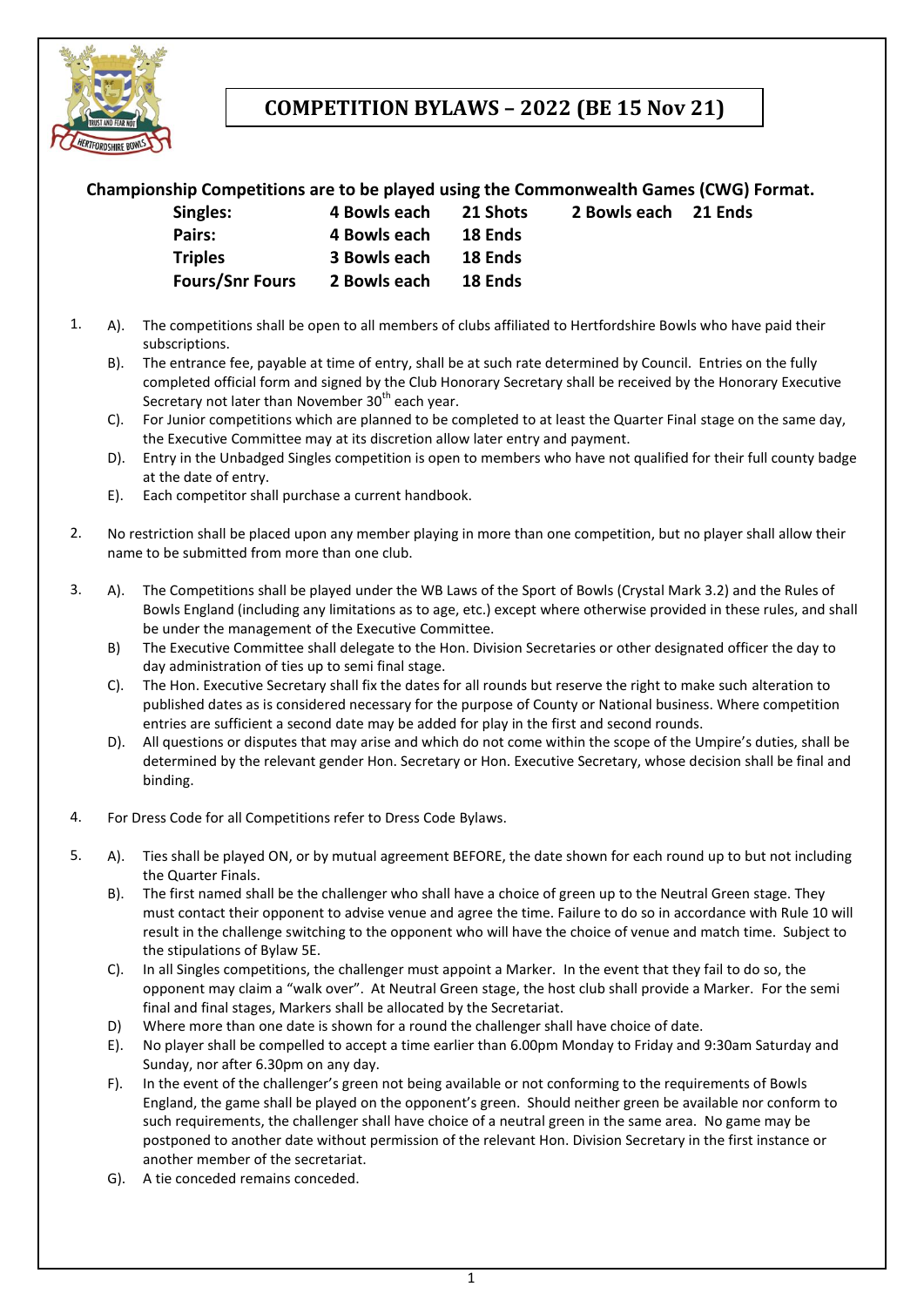- 6. A). In the Pairs, Triples & Fours competitions, the players taking part in the first game constitute the team. The named entrant is automatically deemed to be a member of the team, and may not play for any other team in the same competition. In exceptional circumstances the named Entrant may be changed subject to County and Bowls England approval.
	- B). One additional, and the same, player may be used as a substitute at any time provided that they have not already played in that competition. The substitute may play in any position.
	- C). In Single Handed competitions competitors finding that they cannot play on the designated Quarter Final, Semi Final and Finals dates and time shall immediately withdraw from that competition.
- 7. A). The last sixteen places shall be allocated to Divisions in proportion to entries.
	- B). Quarter Finals, Semi Finals and Finals will be played on nominated greens.
- 8. If a party arrives more than half an hour after the time fixed for the game the other party may claim a "walk over".
- 9. The winners of all competitions shall telephone, text or email their results to the appointed person as shown on the competition draw page by 22.00 hours on the same day as the competition round is played. Where two dates are shown the results should be telephoned in on the second date. If a substitute is used this must be notified at the time of reporting the match result. Failure to comply can result in disqualification.
- 10. If a challenge has not been received 48 hours before the appropriate fixed date of the round, the role of challenger moves to the opponent who will have the choice of venue and time subject to the stipulations of Bylaw 5E. It is a requirement of the Bylaw that the relevant Hon Divisional Secretary is informed of the change in venue. Failure of either party to comply with this Bylaw will result in both sides being disqualified.
- 11. In case of any disputes, appeals must be made within 24 hours of the game's completion, accompanied by a clear statement in writing to the relevant Hon. County Secretary, together with evidence if such exists.
- 12. In competitions involving 'by dates'. Two dates must be offered, unless the individual competition rules stipulate otherwise. No fixed County date may be offered if any player is still playing in that competition.
- 13. An allowance at a rate determined by the Executive Committee from time to time, may be paid to those competing in the Bowls England National Championships and having reached the third round, are required to stay overnight to play in that and subsequent stages of the same competition.
- 14. A. County Representatives at the Bowls England National Championships for Four & Two Bowls Singles, Pairs, Triples, Fours, and Junior Singles will be either the Champions or Finalists and will be determined by Bowls England according to a table of entries per county.
	- B. The Champions of the Junior Pairs and Senior Fours will represent the County at the National Championships.
- 15. The Champions of the Men's Championship Singles, Pairs, Triples, Fours, Two Bowl Singles and Junior Singles shall represent the Association in the Eastern Counties B.A. Championships.
- 16. **Two Bowls Day**. Trial ends can be played at the beginning of every game.

### **Competition Result Reporting.**

- 1. Results must be Telephoned, Text or Emailed before 22.00 hours on the day the match takes place to the named person at the header of each Competition.
- 2. When reporting results you must state the Competition played, your name, your opponents name, the score, your team players' names and if a substitute is used.
- 3. Each Team must complete a Match Scorecard which shall be completed with all Players names and signed at the end of the match by the opponents Skip. This scorecard must be retained by the winning team and taken to all subsequent round ties. Not a requirement in Singles Matches.
- 4. It is up to each team to ensure that the team they are playing against consists of the named players of previous round(s) in accordance with Competition Bylaw 6.
- 5. Remember, to keep all scorecards in case any member of your team needs to verify their Points for future County play.
- 6. Please ensure that your contact details in the Competitors Directory are correct, as these, along with any other contact details held, will be used by each Competition controller to make contact.